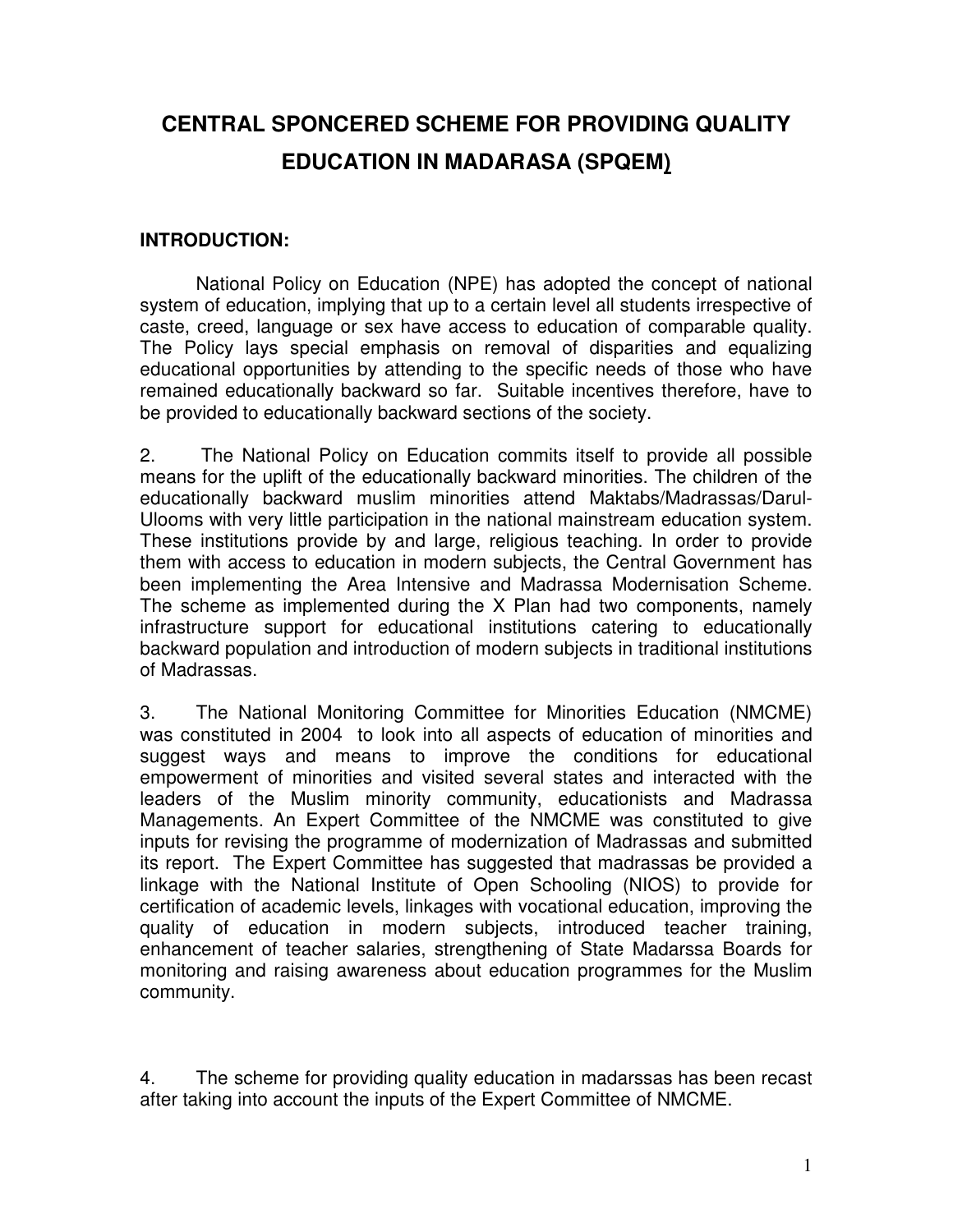#### **BUDGET PROVISIONS :**

5. An amount of Rs. 325 crore is proposed for the scheme as per budget provision made by Planning Commission in the XI<sup>th</sup> Five Year Plan.

### **OBJECTIVES**

6(i) The objective of the Scheme is to encourage traditional institutions like Madarasas and Maktabs by giving financial assistance to introduce science, mathematics, social studies, Hindi and English in their curriculum so that academic proficiency for classes I-XII is attainable for children studying in these institutions. However, the process of modernization of traditional Madrassas and Maktabs will be voluntary.

(ii) The scheme will provide opportunities to students of these institutions to acquire education comparable to the National Education System especially for secondary and senior secondary levels. This will enable children studying in these institutions to progress to higher levels of learning and also open up better job opportunities for them. Maktaba/Madrassas/Dar-ul-Ulooms can opt to become accredited study centres with the National Institutions of Open Schooling (NIOS) for primary and middle levels of education or/and for secondary and senior secondary levels as well. Assistance would be given to Maktabs, Madarasas and Dar-ul-Uloom for activities, which contribute to these objectives.

( iii) The scheme also will seek to provide opportunities for vocational training for children studying in madarasas opting for assistance above 14 years of age, to enhance their opportunities for entering the job market and encourage entrepreneurship.

(iv) The scheme will also strengthen State Madrassa Boards opting for assistance, by enabling them to monitor the madrassa modernization programme and enhance awareness about education among the muslim community.

 (v). The scheme will address in-service training of teachers appointed under the scheme, for teaching modern subjects of science, mathematics, social studies, Hindi and English, to improve their pedagogical skills.

## **COVERAGE :**

 7. The SQPEM is a demand driven scheme. The Scheme will endeavour to cover a total of 4,500-6,000 Madrassas and provide honorarium to about 13,500- 18,000 teachers in Madrassas all over the country during the  $11<sup>th</sup>$  Plan period.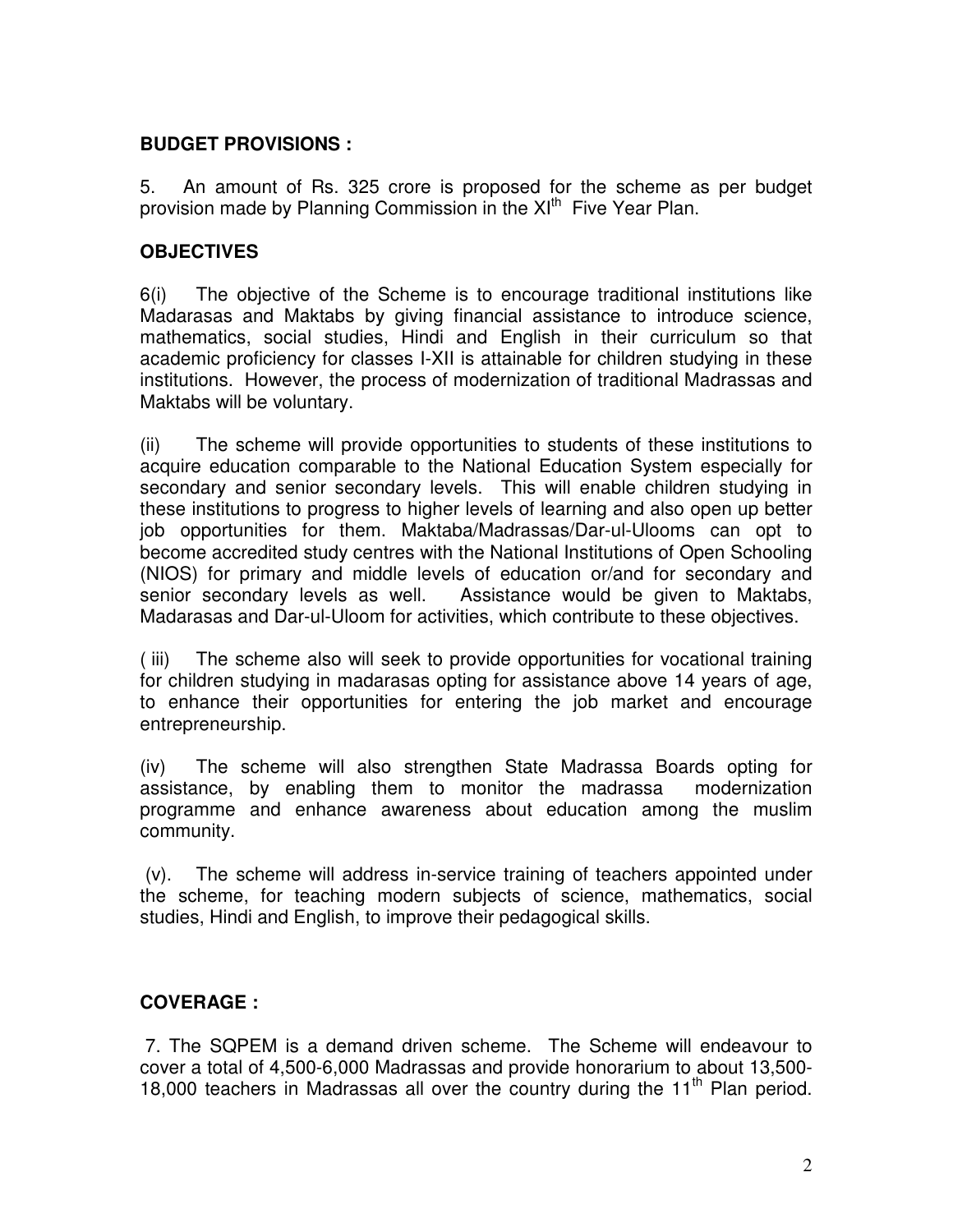This will include Madrassas for which recurring grant will be given in continuation and the new Madrassas covered. It is expected that a total of about 7 lakh students of Madrassas will pursue modern education in addition to their traditional education.

### **COMPONENTS & FINANCIAL PATTERN:**

 8. Financial assistance to Maktabs/Madrassas/Dar-ul-ulooms will cover the following items: -

a) For appointment of teachers for teaching Science, Mahtematics, Social Studies, Languages, Computer Application and Science, subject to availability of a minimum of ten students in each subject, each full time Graduate teacher will be paid salary for 12 months @ Rs.6000/-p.m. and post Graduate/B.Ed. Rs. 12000/- p.m. State Governments/Madrassa Boards would ensure that larger Madrassas with higher student enrolment recruit better qualified teachers.

b) For strengthening the libraries/book banks and providing teaching learning materials at primary/middle/Secondary and senior secondary levels, one time assistance upto Rs.50,000/-followed by an annual grant of Rs.5000/- will be provided to each Madrassa.

c) For purchase of Science kits, Maths kits, and other essential pedagogical equipment for teaching modern subjects a grant upto a maximum amount of Rs.15000/- will be provided.

d) Financial assistance will also be provided for establishment of Science/Computer Labs/work shops in Madrassas at the Secondary/Senior Secondary levels upto the a maximum of Rs.100000 for each of the labs followed by an annual grant of Rs.5000 for maintenance/purchase of consumables.

e) Financial assistance will be provided for conducting in service teacher training programmes for the teachers appointed under the scheme in madrassas to upgrade their pedagogical skills. Training will be arranged in groups by SCERTs/DIETs/BRCs etc. and the funds for this purpose will be provided to the training institution through the State Government. Rs. 100/- per day per teacher trainee for a maximum of 15 days training, will be paid to the training institution to cover training expenses and TA/DA of the trainee teacher.

f) Financial assistance will be provided to meet registration fees, examination fees and cost of study materials supplied by the National Institute of Open Schooling (NIOS) upto 100% for each student opting for study through NIOS at secondary and senior secondary level.

g) Madrassas can also opt for vocational courses offered by NIOS after fulfilling norms & standards set by NIOS. The registration fees would be met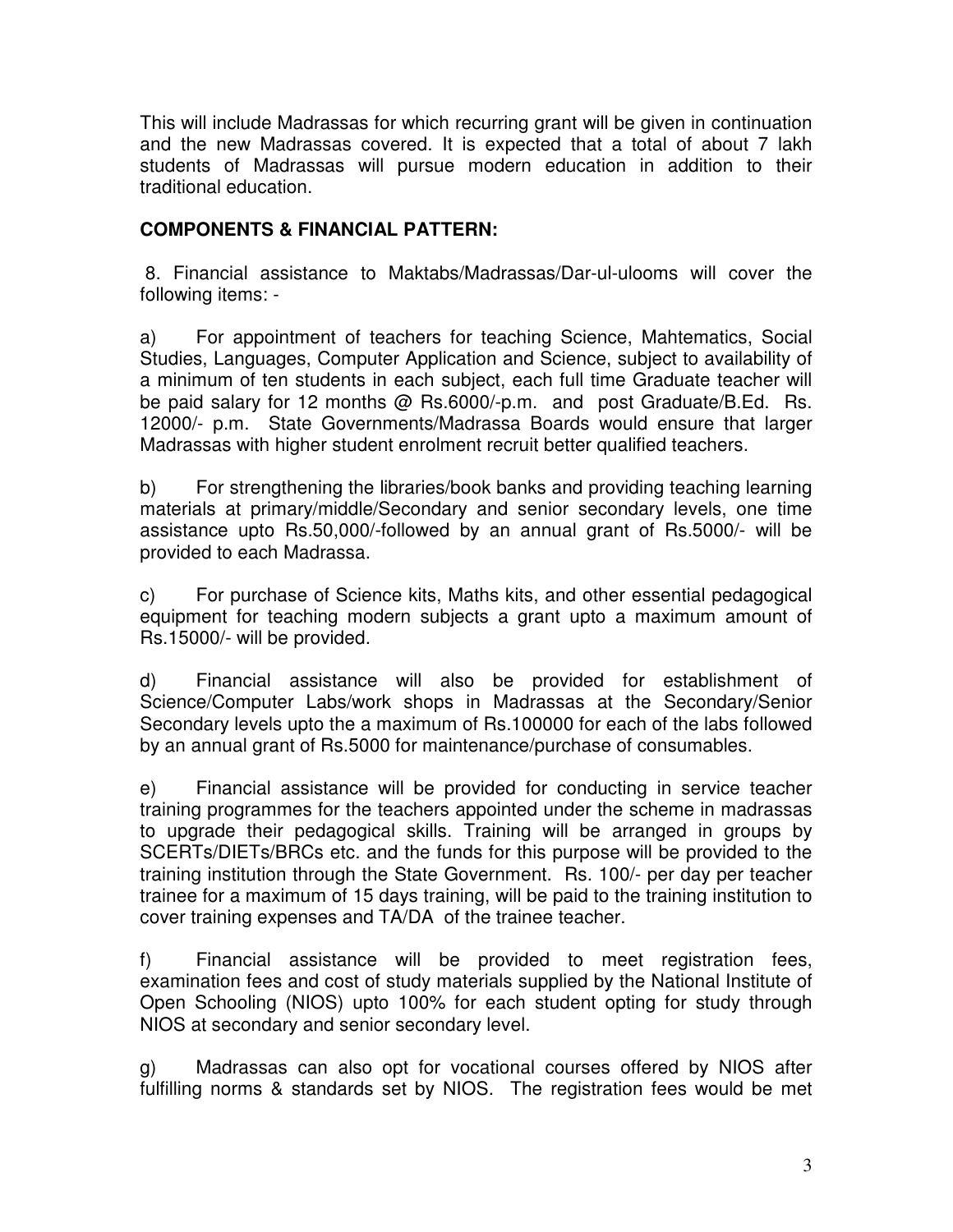from the scheme as in (f) above. There will be linkages of madrassas with industry, ITIs set up by the Ministry of Labour and Employment etc. which are in the vicinity, for use of workshops and for promoting employment opportunities.

h) Financial assistance will be provided to State Madrassa Boards opting for assistance, to strengthen their capacity to monitor the SPQEM, by providing recurring financial assistance of Rs. 5.0 lakhs per year for each Madrassa Board. The assistance will be for appointment of qualified & competent staff; computerization of office; office equipments; research & evaluation; and awareness generation amongst the muslim community for participation in education.

i) For purposes of publicity, monitoring & evaluation of the scheme at the level of Government of India, a recurring grant upto a limit of Rs. 50 lakh per year, will be provided.

#### **ELIGIBILITY CONDITIONS**:

9. Madrassas which have been in existence atleast for three years and registered under Central or State Government Acts or Madrassa Board or with Wakf Boards or NIOS shall be eligible to apply for assistance under this programme.

10. All Madrassas opting to be covered by distance education mode and availing of government grant will need to be accredited with the NIOS. Madrassas applying for financial assistance under the scheme to the State Government would have to provide documentary evidence of their affiliation/accreditation to the State Madrassa Boards/NIOS. The Madrassa would for this purpose send an application for accreditation/affiliation to NIOS. Once the Madrassa has been accredited by the NIOS, as study centers the NIOS shall take thereafter, all necessary steps for conducting the academic activities of the study centres in such Madrassas.

11. Training will be arranged in groups for madrassa teachers appointed under the scheme by SCERTs/DIETs/BRCs and the funds for this purpose will be provided to the training institutions through the State Government. Submission of certificate for successful completion of training duly signed by the representative of the training institution will need to be maintained by the State Government and furnished to the Central Grant-in-aid Committee annually.

12. Madrassas with respect to whom expenditure on account of honorarium of the teachers is met by the State Government will not be eligible for salary component under the scheme. However, such Madrassas will be eligible for financial assistance under other components of the scheme.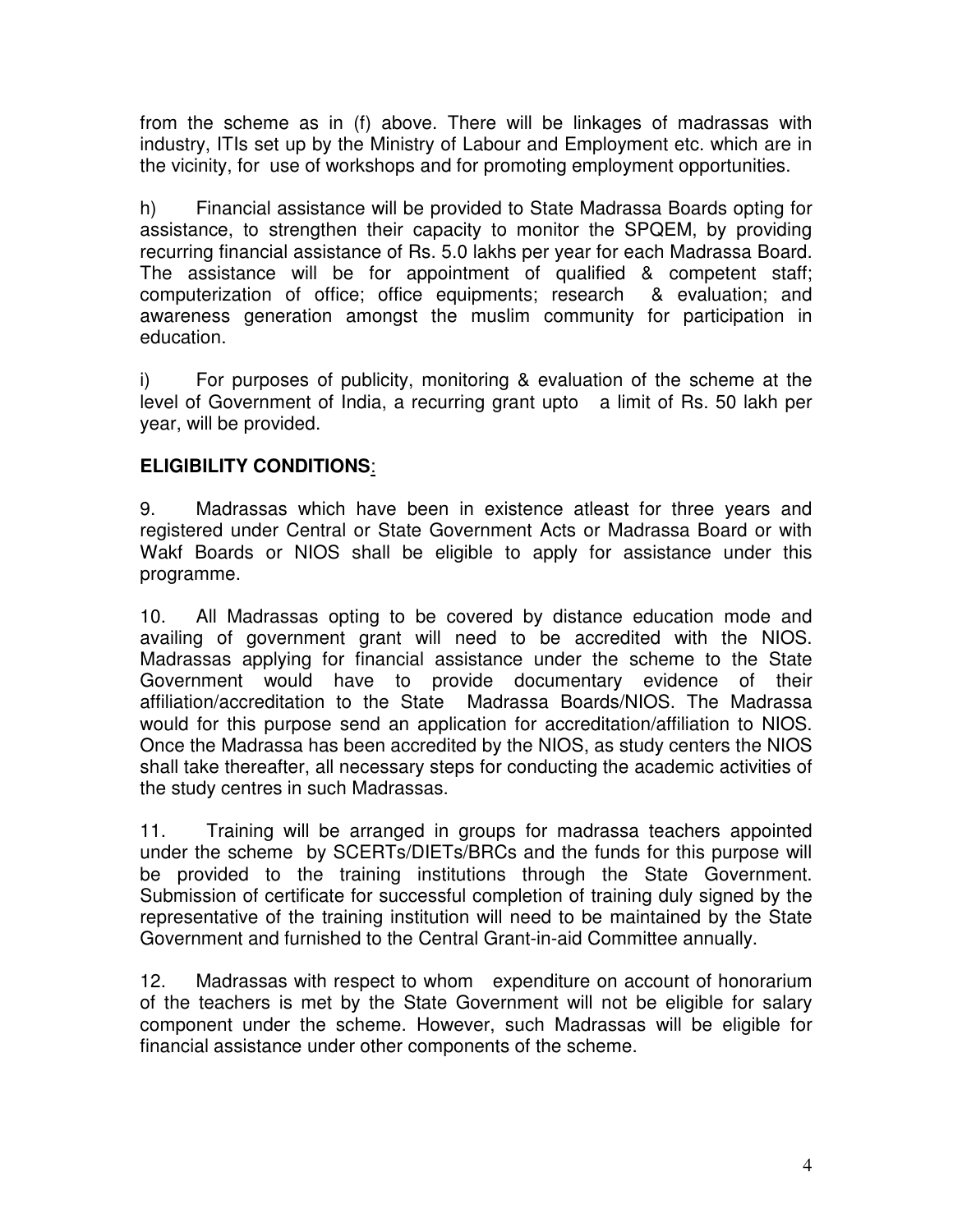13. Madrassas receiving financial assistance for teacher training, text books, computers, science/maths kits etc. from any other State/Central Scheme will not be eligible for that component under this scheme.

# **PATTERN OF FUNDING AND OTHER CONDITIONS:**

 14. The Central Government will provide 100% funding for the scheme during the  $11^{th}$  Plan.

15. The financial assistance will be given yearly under the scheme through the State Governments/Union Territory Administrations in whose jurisdiction the institution is situated.

16. Funds will be provided as per the norms of the scheme. Allocations under the scheme are to be regarded as outer limits and actual releases should be in accordance with actual beneficiaries. The Madrassas /State Madrassa Boards receiving assistance would be required to furnish audited expenditure certificate in the format prescribed, duly certified by the audit officer.

17. The grant will be admissible to only those organizations/institutions that submit updated and certified statement of accounts showing each component separately, for the grant-in-aid received in the previous year. No claim for recurring grants will be admissible if such claim is not made within one year of the previous grant.

 $\setminus$ 

18. The records of accounts and activities of the organization will, on demand, be made available for inspection by Central/State Government.

19. State Government and grantee institutions shall submit annual progress reports and utilisation certificates and they shall be open to financial scrutiny and audit by the Central Government, Controller General of Accounts (CGA) or Comptroller & Auditor General or their nominee.

20. The Central Government shall inspect the grantee institutions at any time whenever such an inspection is considered necessary.

# **IMPLEMENTATION AND MONITORING:**

21 The following procedures will be adopted:

i) The scheme will be implemented by the State Governments. All requests for financial assistance shall, as a rule, be entertained by the State Government in the prescribed Application Form at Annexure, Part I (Format I to IV) is for madrassas, Part-III for (Format-VI) for State Madrassa Boards seeking assistance under the scheme The State Government shall forward their